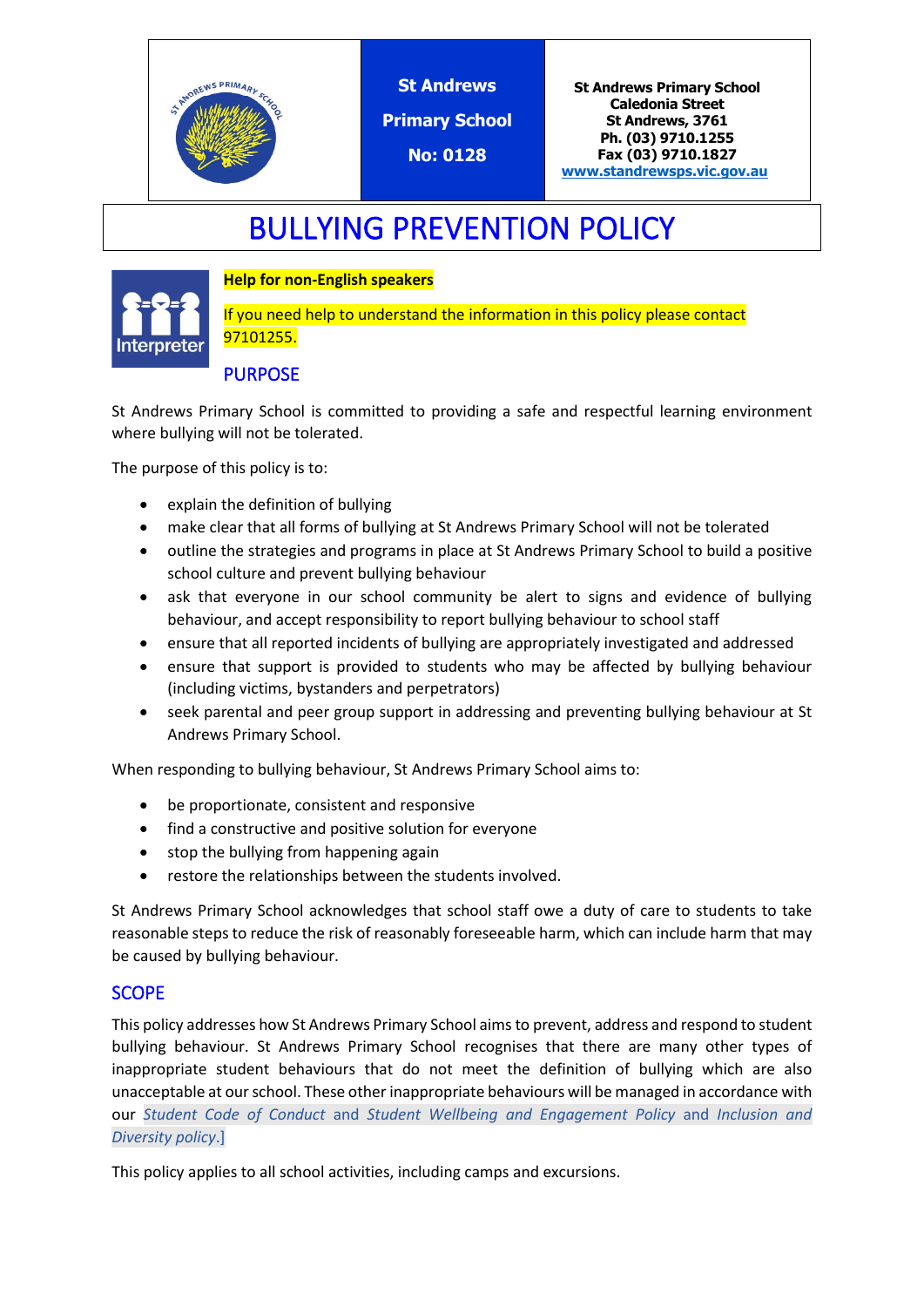This policy should be read in conjunction with our school's policies, including Student Wellbeing and Engagement Policy, Inclusion and Diversity Policy, Duty of Care Policy and Statement of Values and School Philosophy.

## **POLICY**

#### **Definitions**

*Bullying* occurs when someone, or a group of people, deliberately and repeatedly upset, harass, intimidate, threaten or hurt another person or damage their property, reputation or social acceptance. There is an imbalance of power in incidents of bullying, where the bully or bullies have more power than the victim due to their age, size, status or other reasons.

Bullying may be direct or indirect, physical or verbal, and includes cyberbullying. Bullying is not a oneoff disagreement between two or more people or a situation of mutual dislike.

Bullying can be:

- 1. *direct physical bullying* e.g. hitting, tripping, and pushing or damaging property.
- 2. *direct verbal bullying* e.g. name calling, insults, homophobic or racist remarks, verbal abuse.
- 3. *indirect bullying* e.g. spreading rumours, playing nasty jokes to embarrass and humiliate, mimicking, encouraging others to socially exclude a person and/or damaging a person's social reputation or social acceptance.

*Cyberbullying* is direct or indirect bullying behaviours using digital technology. For example via a mobile phone, tablets, computers, chat rooms, email, social media, etc. It can be verbal, written or include use of images, video and/or audio.

#### Other distressing and inappropriate behaviours

Many distressing behaviours may not constitute bullying even though they are unpleasant. Students who are involved in or who witness any distressing behaviours of concern are encouraged to report their concerns to school staff.

*Mutual conflict* involves an argument or disagreement between people with no imbalance of power. In incidents of mutual conflict, generally, both parties are upset and usually both want a resolution to the issue. Unresolved mutual conflict can develop into bullying if one of the parties targets the other repeatedly in retaliation.

*Social rejection or dislike* is not bullying unless it involves deliberate and repeated attempts to cause distress, exclude or create dislike by others.

*Single-episode acts* of harassment, nastiness or physical aggression are not the same as bullying. If someone is verbally abused or pushed on one occasion, they are not being bullied. Harassment, nastiness or physical aggression that is directed towards many different people is not the same as bullying. However, single episodes of harassment, nastiness or physical aggression are not acceptable behaviours at our school.

*Harassment* is language or actions that are demeaning, offensive or intimidating to a person. It can take many forms, including sexual harassment and disability harassment. Further information about these two forms of harassment, including definitions, is set out in our Inclusion and Diversity Policy. Harassment of any kind will not be tolerated at St Andrews Primary School and may have serious consequences for students engaging in this behaviour. St Andrews Primary School will use its Student Wellbeing and Engagement Policy to guide a response to students demonstrating harassing behaviour, unless the behaviour also constitutes bullying, in which case the behaviour will be managed in accordance with this Bullying Prevention Policy.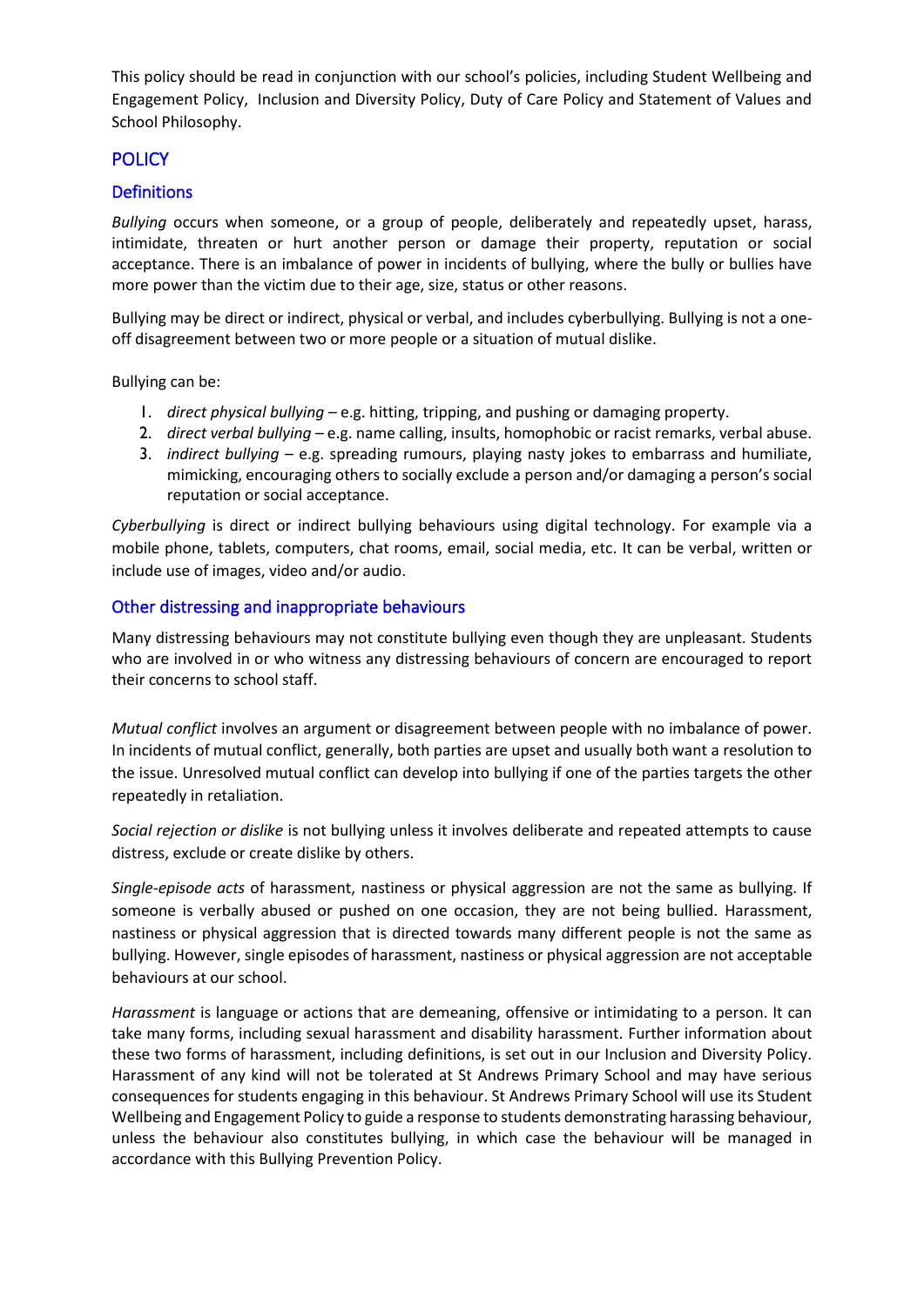## BULLYING PREVENTION

St Andrews Primary School has a number of programs and strategies in place to build a positive and inclusive school culture. We strive to foster a school culture that prevents bullying behaviour by modelling and encouraging behaviour that demonstrates acceptance, kindness and respect.

Bullying prevention at St Andrews Primary School is proactive and is supported by research that indicates that a whole school, multifaceted approach is the most effect way to prevent and address bullying. At our school:

- We have a positive school environment that provides safety, security and support for students and promotes positive relationships and wellbeing.
- We strive to build strong partnerships between the school, families and the broader community that means all members work together to ensure the safety of students.
- Teachers are encouraged to incorporate classroom management strategies that discourage bullying and promote positive behaviour.
- A range of incursions and programs are planned for each year to raise awareness about bullying and its impacts.
- In the classroom, our social and emotional learning curriculum teaches students what constitutes bullying and how to respond to bullying behaviour assertively. This promotes resilience, assertiveness, conflict resolution and problem solving.
- Students are encouraged to look out for each other and to talk to teachers and buddies if appropriate about any bullying they have experienced or witnessed.
- Cyber-bulling sessions, run by Vic Police, are held for senior students and parents every year if possible

## INCIDENT RESPONSE

#### Reporting concerns to St Andrews Primary School

Bullying complaints will be taken seriously and responded to sensitively at our school.

Students who may be experiencing bullying behaviour, or students who have witnessed bullying behaviour, are encouraged to report their concerns to school staff as soon as possible.

In most circumstances, we encourage students to speak to the classroom teacher/s. However, students are welcome to discuss their concerns with any trusted member of staff including the Principal.

Parents or carers who may develop concerns that their child is involved in, or has witnessed bullying behaviour at St Andrews Primary School should contact their classroom child's classroom teacher who will do an initial investigation and report back.

#### Investigations

When notified of alleged bullying behaviour, school staff are required to:

- 1. record the details of the allegations on the Register of Reported Bullying Staff Shared drive; School Wide positive Behaviour folder; Student Incidents; Reported Bullying.
- 2. inform the relevant classroom teacher/s and the principal.

The Principal is responsible for investigating allegations of bullying in a timely and sensitive manner. If the issue is not resolved after initial investigations by the classroom teacher/s the principal may investigate further. To appropriately investigate an allegation of bullying, the Principal may: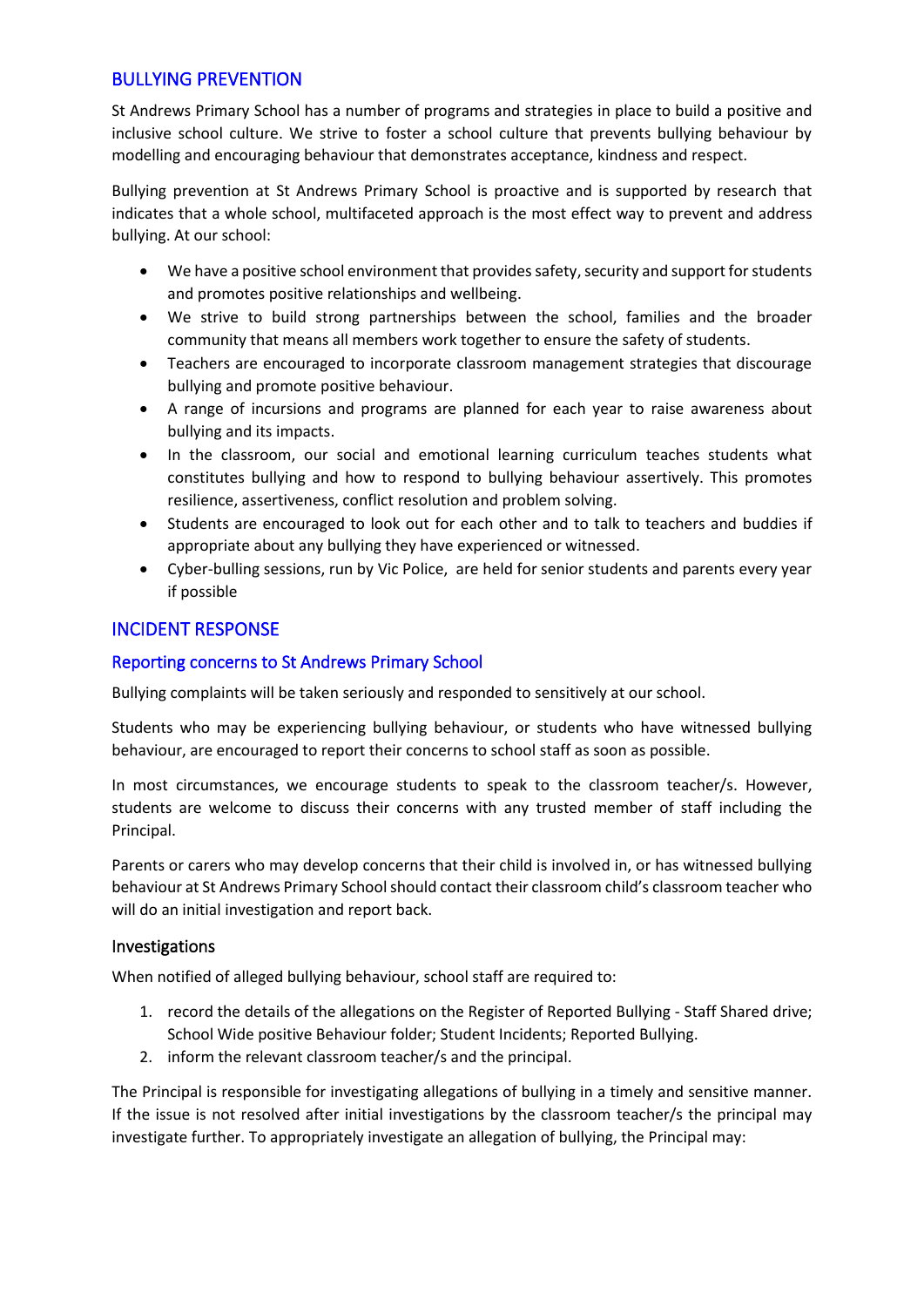- speak to the students involved in the allegations, including the victim/s, the alleged perpetrator/s and any witnesses to the incidents
- speak to the parents of the students involved
- speak to the teachers of the students involved
- take detailed notes of all discussions for future reference
- obtain written statements from all or any of the above.

All communications with the Principal in the course of investigating an allegation of bullying will be managed sensitively. Investigations will be completed as quickly as possible to allow for the behaviours to be addressed in a timely manner.

The objective of completing a thorough investigation into the circumstances of alleged bullying behaviour is to determine the nature of the conduct and the students involved. A thorough understanding of the alleged bullying will inform staff about how to most effectively implement an appropriate response to that behaviour.

Serious bullying, including serious cyberbullying, is a criminal offence and may be referred to Victoria Police. For more information, see: [Brodie's Law.](http://www.education.vic.gov.au/about/programs/bullystoppers/Pages/advicesheetbrodieslaw.aspx)

#### Responses to bullying behaviours

When the Principal has sufficient information to understand the circumstances of the alleged bullying and the students involved, a number of strategies may be implemented to address the behaviour and support affected students in consultation with classroom teachers and Student Support Services staff if required.

There are a number of factors that will be considered when determining the most appropriate response to the behaviour. When making a decision about how to respond to bullying behaviour, St Andrews Primary School will consider:

- whether bullying has occurred
- whether students and/or parents need further support in the understanding of bullying behaviours
- the age and maturity of the students involved
- the severity and frequency of the bullying, and the impact it has had on the victim student
- whether the perpetrator student or students have displayed similar behaviour before
- whether the bullying took place in a group or one-to-one context
- whether the perpetrator demonstrates insight or remorse for their behaviour
- the alleged motive of the behaviour, including any element of provocation.

The Principal may implement all, or some of the following responses to bullying behaviours:

- Offer counselling support to the victim student or students, including referral to SSS staff or an external provider.
- Offer counselling support to the perpetrator student or students, including referral SSS staff or an external provider.
- Offer counselling support to affected students, including witnesses and/or friends of the victim student, including referral to SSS staff or an external provider.
- Facilitate a restorative practice meeting with all or some of the students involved. The objective of restorative practice is to repair relationships that have been damaged by bringing about a sense of remorse and restorative action on the part of the person who has bullied someone and forgiveness by the person who has been bullied.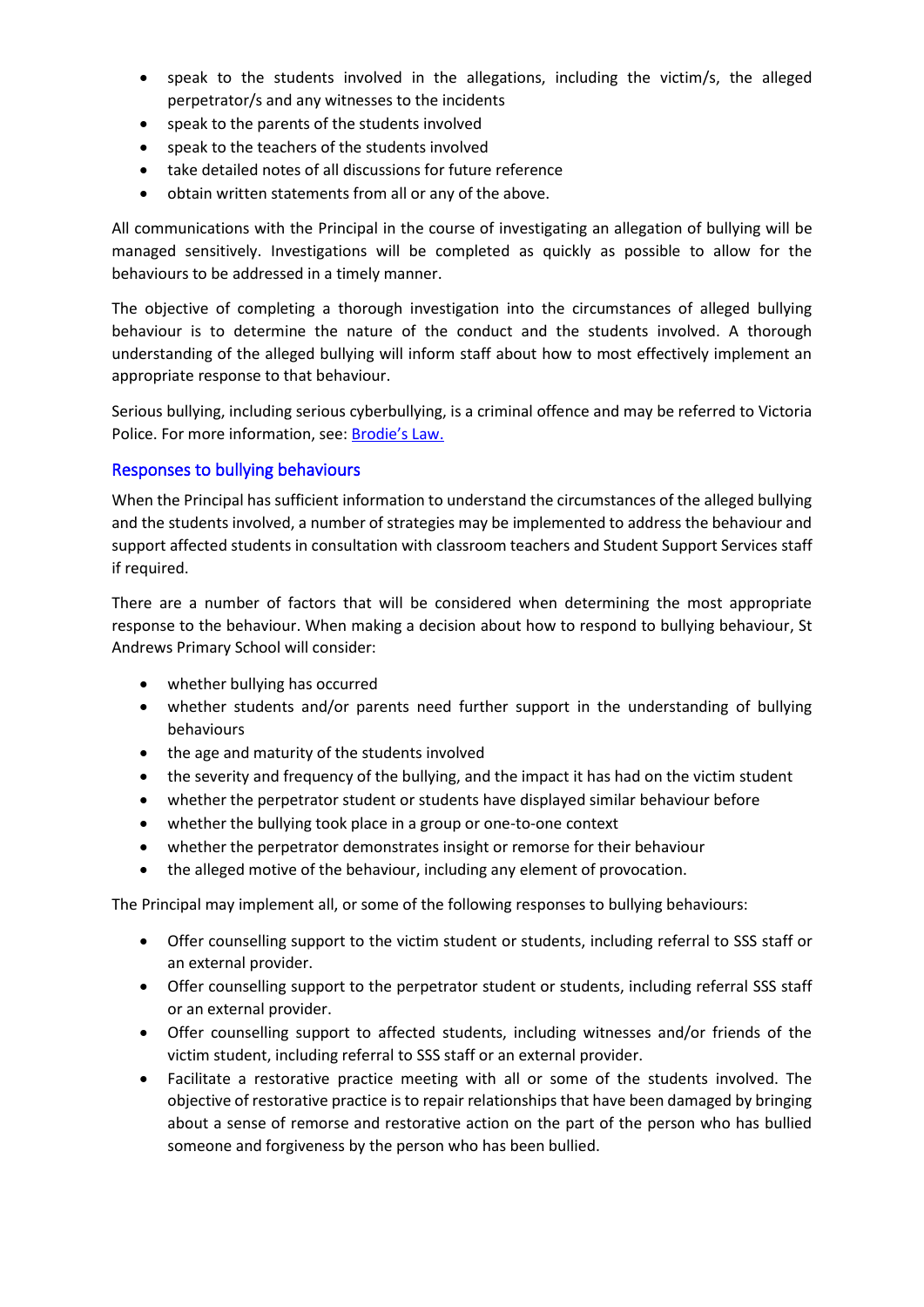- Facilitate a mediation between some or all of the students involved to help to encourage students to take responsibility for their behaviour and explore underlying reasons for conflict or grievance.
- Implement disciplinary consequences for the perpetrator students, which may include removal of privileges, time-out, suspension and/or expulsion consistent with our Student Wellbeing and Engagement policy, the Ministerial Order on Suspensions and Expulsions and any other relevant Department policy.
- Facilitate a Student Support Group meeting and/or Behaviour Support Plan for affected students.
- Prepare a [Safety Plan or Individual Management Plan] restricting contact between victim and perpetrator students.
- Monitor the behaviour of the students involved for an appropriate time and take follow up action if necessary.

Our school understands the importance of monitoring and following up on the progress of students who have been involved in or affected by bullying behaviour. Where appropriate, school staff will also endeavour to provide parents and carers with updates on the management of bullying incidents.

The Principal is responsible for maintaining up to date records of the investigation of and responses to bullying behaviour.

## **COMMUNICATION**

This policy will be communicated to our school community in the following ways

- Available publicly on our school's website https://www.standrewsps.vic.edu.au/
- **•** Included in staff induction processes
- Discussed at staff briefings/meetings as required
- Discussed at parent information nights/sessions
- **•** Included as annual reference in school newsletter
- Made available in hard copy from school administration upon request

## FURTHER INFORMATION AND RESOURCES

More information can be found in our Student Wellbeing and Engagement Policy, Statement of Values or on the Bully Stoppers website:

*<http://www.education.vic.gov.au/about/programs/bullystoppers/Pages/default.aspx>*

The following websites and resources also provide useful information on prevention and responding to bullying, as well as supporting students who have been the target of bullying behaviours:

- [Kids Helpline](https://kidshelpline.com.au/)
- [Lifeline](https://www.lifeline.org.au/)
- [Bullying. No way!](https://bullyingnoway.gov.au/)
- [Student Wellbeing Hub](https://www.studentwellbeinghub.edu.au/)
- Office of the eSafety Commissioner
- [Australian Student Wellbeing Framework](https://studentwellbeinghub.edu.au/educators/resources/australian-student-wellbeing-framework/)

## EVALUATION

This will be reviewed on an 1-2 year basis following analysis of school data on reported incidents of, and responses to bullying to ensure that this policy remains up to date, practical and effective.

Data will be collected through: